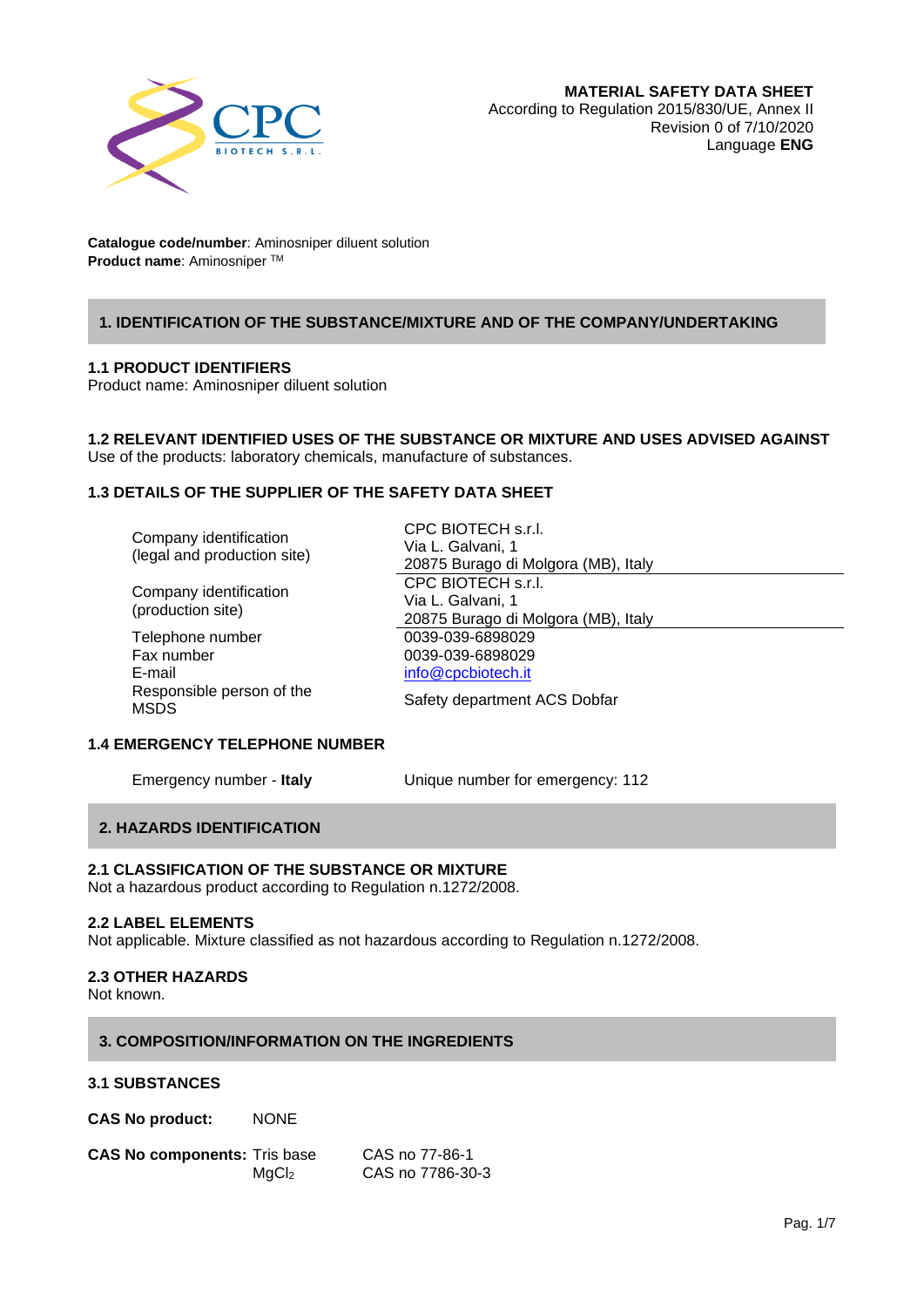

## **4. FIRST AID MEASURES**

## **4.1 DESCRIPTION OF FIRST AID MEASURES**

Recommended to wear personal protective equipment for first aid.

In case of inhaltation **Provide fresh air** 

In case of ingestion

In case of skin contact Wash with soap and water In case of eye contact Wash out eyes with plenty of water Wash out mounth with water. Give to the victim 1 or 3 glasses of water in order to dilute stomach content

#### **4.2 MOST IMPORTANT SYMPTOMS AND EFFECTS, BOTH ACUTE AND DELAYED**

No additional information available.

**4.3 INDICATION OF ANY IMMEDIATE MEDICAL ATTENTION AND SPECIAL TREATMENT NEEDED** No additional information available.

## **5. FIREFIGHTING MEASURES**

#### **5.1 EXTINGUISHING MEDIA**

The product is not combustible. Use extinguishing systems compatible with the local situation and with the surrounding environment.

#### **5.2 SPECIAL HAZARDS ARISING FROM THE SUBSTANCE OR MIXTURE**

Nature of decomposition products not known.

#### **5.3 ADVICE FOR FIREFIGHTERS**

Wear self-contained breathing apparatus and protective clothing for firefighting if necessary.

#### **6. ACCIDENTAL RELEASE MEASURES**

**6.1** 

For non-emergency personnel Wear suitable protective equipment. Don't breathe the vapors, evacuate the danger area.

For emergency responders Use protective devices.

See section 8.

#### **6.2 ENVIRONMENTAL PRECAUTIONS**

Prevent entry to sewers and public waters.

#### **6.3 METHODS AND MATERIALS FOR CONTAINMENT AND CLEANING UP**

Sweep up and dispose properly.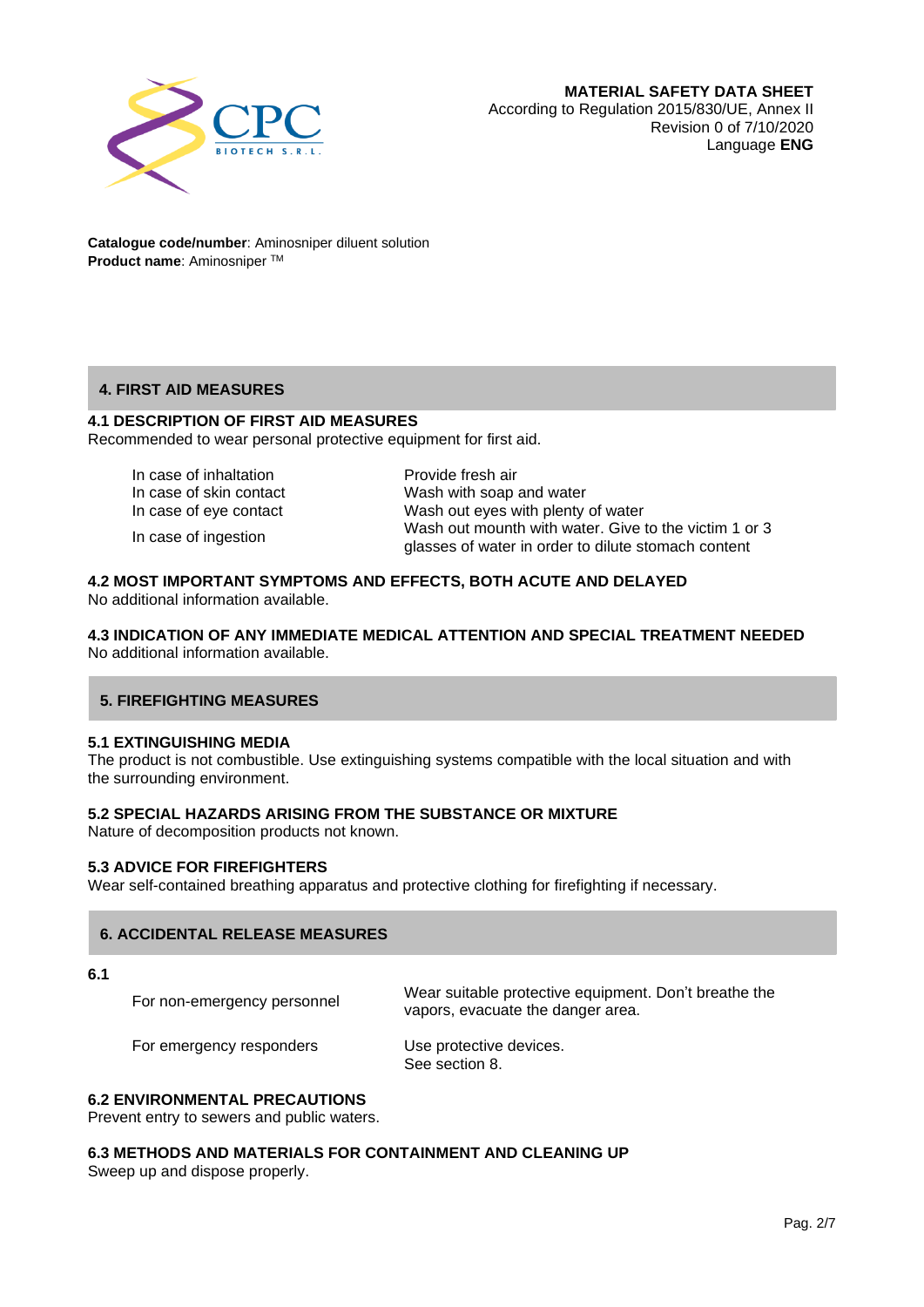

## **6.4 REFERENCE TO OTHER SECTIONS**

For individual protection, refer to section 8. For information about waste, refer to section 13.

#### **7 HANDLING AND STORAGE**

#### **7.1 PRECAUTIONS FOR SAFE HANDLING**

Ensure good ventilation of the workstation where dust is formed. Handle in accordance with good industrial hygiene and safety procedures.

#### **7.2 CONDITIONS FOR SAFE STORAGE, INCLUDING ANY INCOMPATIBILITIES**

Store in cool place. Keep container tightly closed in a dry and well-ventilated place. The correct storage refers to intact product in its tightly closed package. Recommended storage temperature: +2/+8 °C

#### **7.3 SPECIFIC END USE(S)**

No additional information available.

#### **8. EXPOSURE CONTROLS/PERSONAL PROTECTION**

#### **8.1 CONTROL PARAMETERS**

No additional information available.

#### **8.2 EXPOSURE CONTROLS**

Appropriate engineering Individual protection measures, such as personal protective equipment Thermal hazards Not applicable Environmental exposure

Wear protective clothing. See section 7.1.

Personal protective equipment must be chosen in accordance with cen standards and with the supplier of personal protective equipment. Eye protection Wear compliant safety glasses. Skin protection Wear protective gloves. Wear disposable coveralls. Respiratory protection Wear disposable mask.

controls Do not let the product flow into the drains.

## **9. PHYSICAL AND CHEMICAL PROPERTIES**

#### **9.1 INFORMATION ON BASIC PHYSICAL AND CHEMICAL PROPERTIES**

Appearance Clear liquid solution Odour Not available Odour threshold Not available<br>
bH 6.0 pH 6.0 Melting point/freezing point Not available Boiling point **Not available**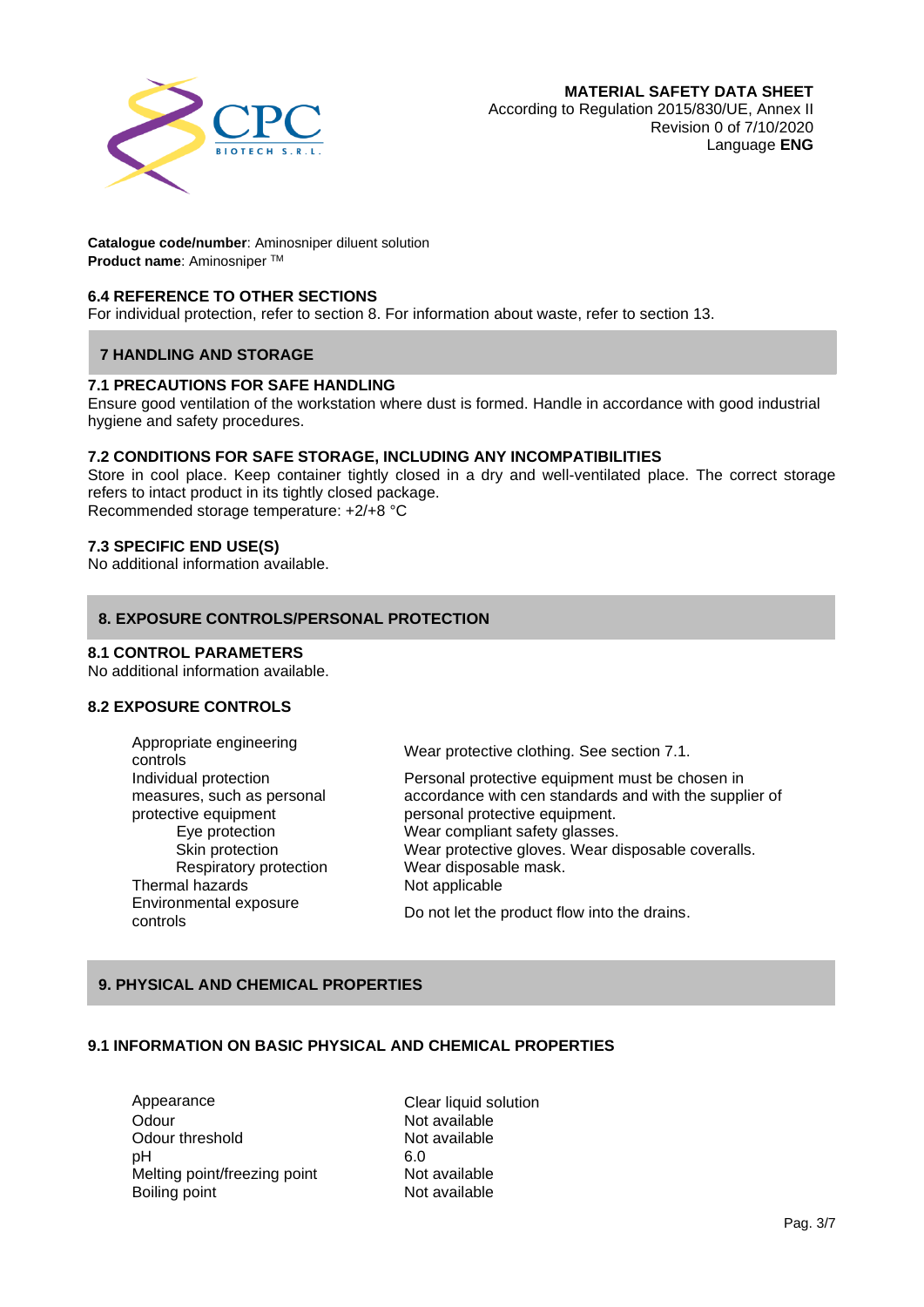

| Flash point                  | Not available<br>Not available |
|------------------------------|--------------------------------|
| Evaporation rate             |                                |
| Flammability                 | Not available                  |
| Vapour pressure              | Not available                  |
| Vapour density               | Not available                  |
| Relative density             | Not available                  |
| Solubility                   | Not available                  |
| <b>Partition coefficient</b> | Not available                  |
| Auto-ignition temperature    | Not available                  |
| Decomposition temperature    | Not available                  |
| Viscosity                    | Not available                  |
| <b>Explosive properties</b>  | Not available                  |
| Oxidising properties         | Not available                  |

#### **9.2 OTHER SAFETY INFORMATION**

No additional information available.

## **10. STABILITY AND REACTIVITY**

#### **10.1 REACTIVITY**

No data available.

#### **10.2 CHEMICAL STABILITY**

The product is stable if store in adequate conditions (see section 7.2).

## **10.3 POSSIBILITY OF HAZARDOUS REACTIONS**

No data available.

#### **10.4 CONDITIONS TO AVOID**

The product is stable if store in adequate conditions (see section 7.2).

#### **10.5 INCOMPATIBLE MATERIALS**

Strong oxidizing agents.

#### **10.6 HAZARDOUS DECOMPOSITION PRODUCTS**

In case of fire see section 5.

## **11. TOXOLOGICAL INFORMATION**

## **11.1 INFORMATION ON TOXICOLOGICAL EFFECTS**

Skin corrosion/irritation Respiratory or skin Not identified.

Acute toxicity The product doesn't represent acute toxicity in base of known information.<br>Not identified.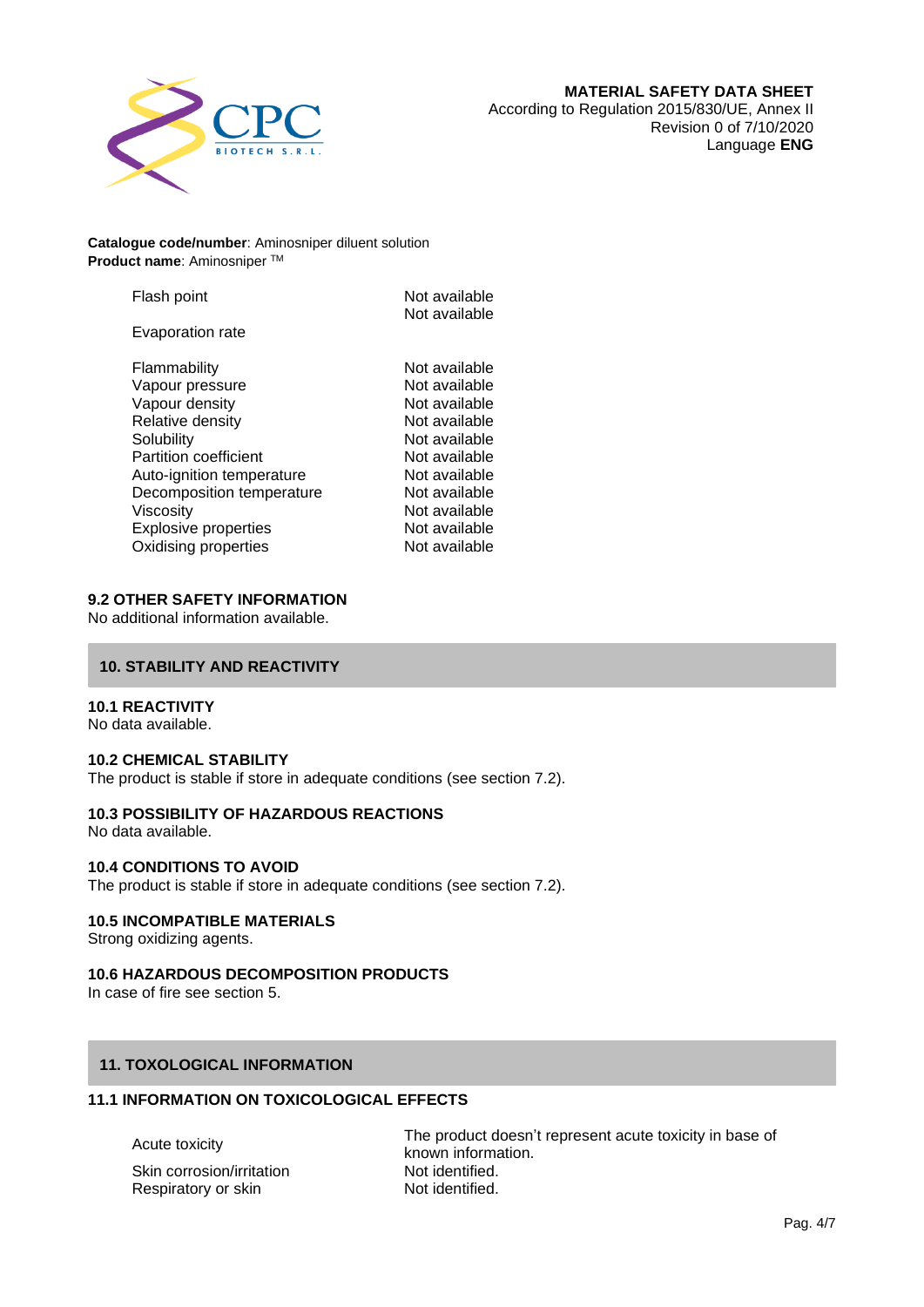

sensitisation Germ cell mutagenicity **Not identified.**<br>
Carcinogenicity **Not identified.** carcinogenicity **Carcinogenicity** Not identified.<br>
Reproductive toxicity **Notes Not identified.** Reproductive toxicity **Not identified.**<br>STOT-single exposure **Not identified.** STOT-single exposure

STOT-repeated exposure Not identified. Aspiration hazard Not identified.

#### **12. ECOLOGICAL INFORMATION**

#### **12.1 TOXICITY**

No data available.

#### **12.2 PERSISTENCE AND DEGRADABILITY**

No data available.

#### **12.3 BIOACCUMULATION POTENTIAL**

No data available.

## **12.4 MOBILITY IN SOIL**

No data available.

# **12.5 RESULTS OF PBT AND vPvB ASSESSMENT**

No data available.

## **12.6 OTHER ADVERSE EFFECTS**

No data available.

## **13. DISPOSAL CONSIDERATION**

#### **13.1 WASTE TREATMENT METHODS**

Do not disperse the product in the environment. Dispose in a safe manner in accordance with local/national regulations.

## **14. TRANSPORT INFORMATION**

# **14.1 UN NUMBER**

Not applicable.

## **14.2 UN PROPER SHIPPING NAME**

Not applicable.

#### **14.3 TRANSPORT HAZARD CLASS(ES)** Not applicable.

**14.4 PACKAGING GROUP**

Not applicable.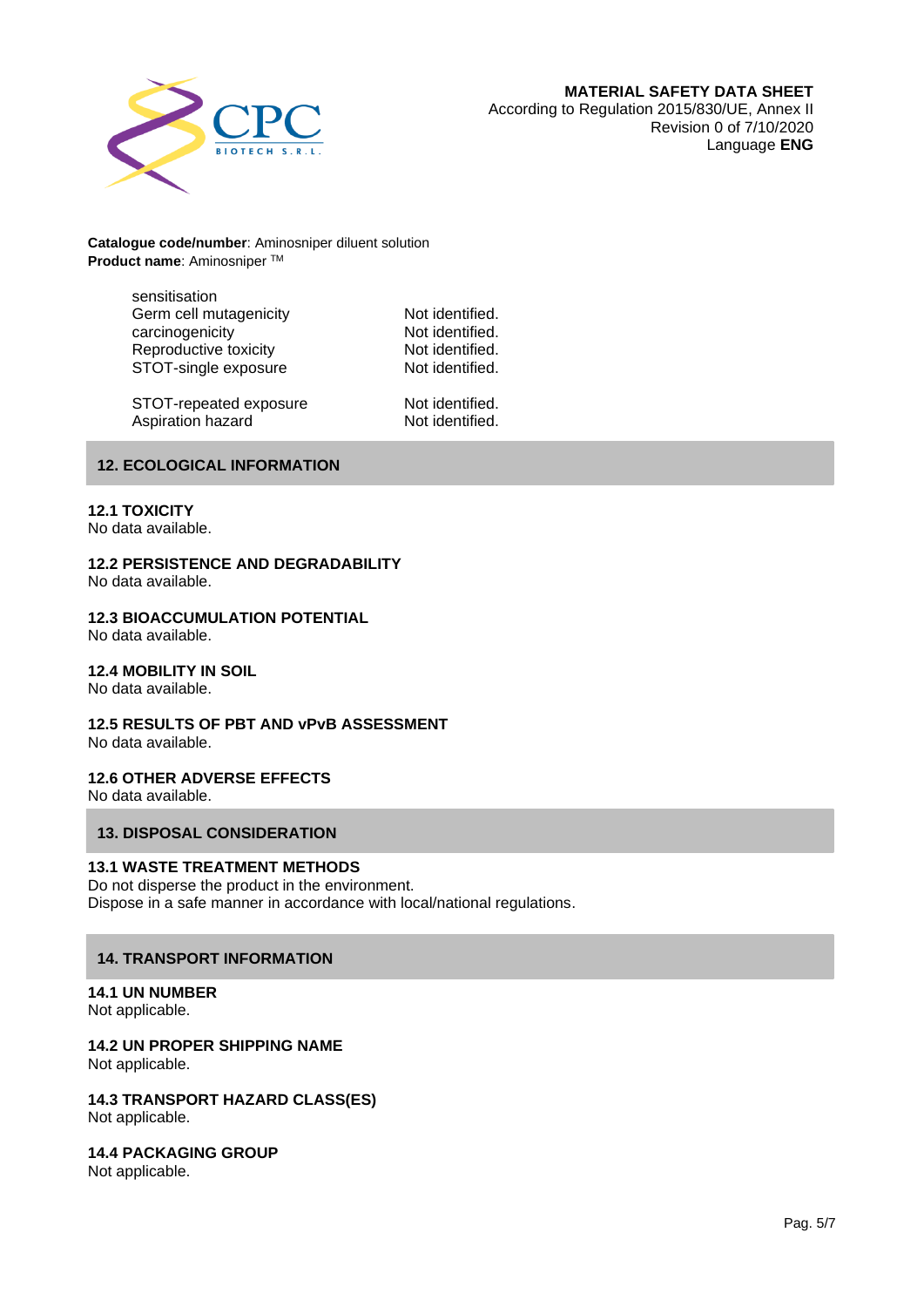

#### **14.5 ENVIRONMENTAL HAZARDS**

| ADR<br>RID. | Not dangerous goods according to the current regulation.<br>Not dangerous goods according to the current regulation. |
|-------------|----------------------------------------------------------------------------------------------------------------------|
| ADN         | Not relevant.                                                                                                        |
| IATA        | Not dangerous goods according to the current regulation.                                                             |
| <b>IMDG</b> | Not dangerous goods according to the current regulation.                                                             |

#### **14.6 SPECIAL PRECAUTIONS FOR USER**

Not dangerous goods according to the current regulation.

## **14.7 TRANSPORT IN BULK ACCORDING TO ANNEX II OF MARPOL AND THE IBC CODE** No data available.

#### **15. REGULATORY INFORMATION**

#### **15.1 SAFETY, HEALTH AND ENVIRONMENTAL REGULATIONS/LEGISLATION SPECIFIC FOR THE SUBSTANCE OR MIXTURE**

This safety data sheet is in compliant to the Regulation (UE) 2015/830.

#### **15.2 CHEMICAL SAFETY ASSESSMENT**

Chemical safety assessment is not required for this product.

## **16. OTHER INFORMATION**

| <b>Revision information</b>                                                 | New revision, it replaces the previous ones.<br>Revision carried out for alignment with the regulation. |
|-----------------------------------------------------------------------------|---------------------------------------------------------------------------------------------------------|
| List of abbreviation                                                        | Not available.                                                                                          |
| References                                                                  | Listed in the appropriate paragraphs.                                                                   |
| Full text of any H phrases not<br>mentioned in full in sections 2<br>to $5$ | Not available.                                                                                          |